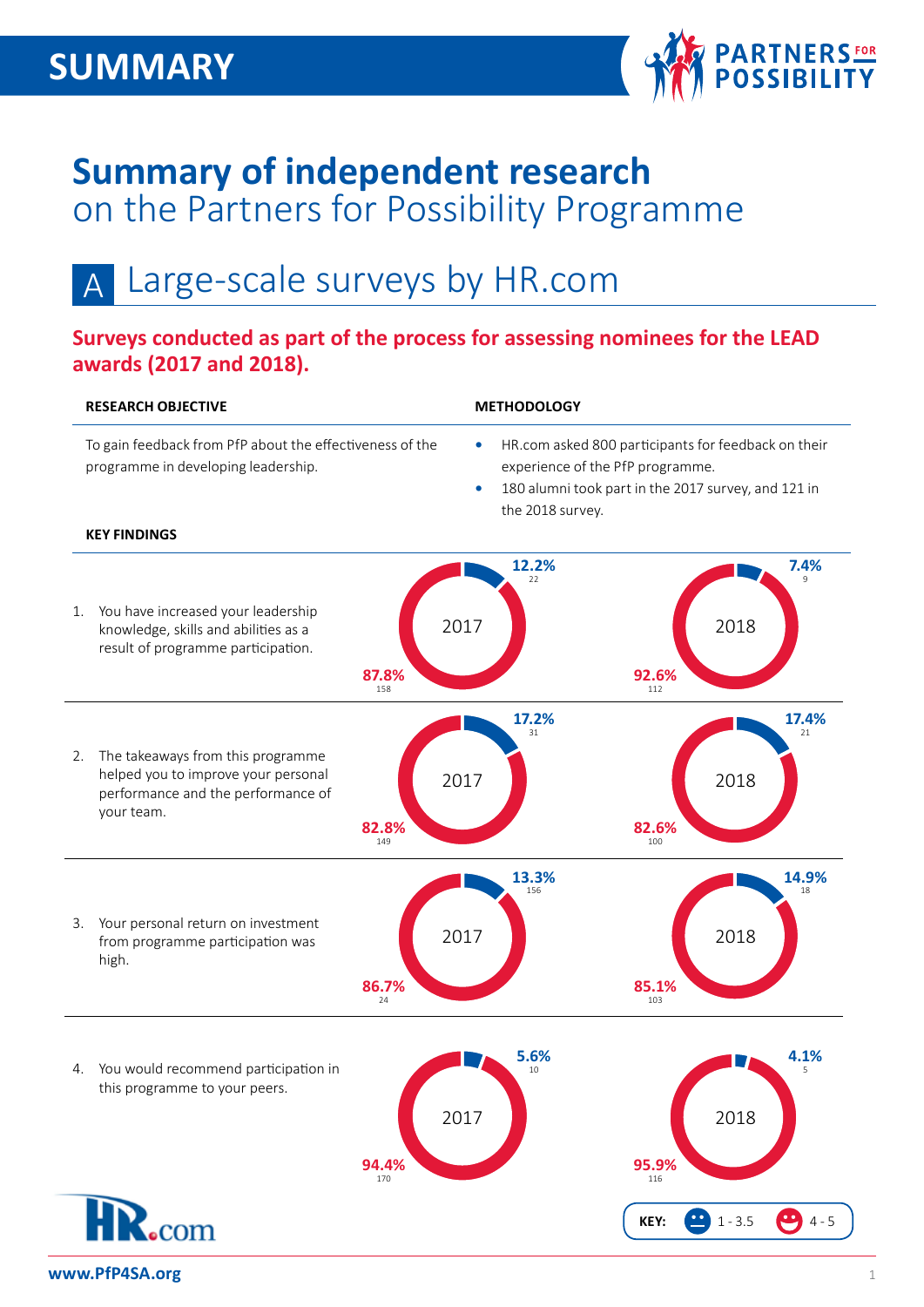## **SUMMARY**



### External programme evaluations B

**This section presents the results of evaluations completed by external evaluators.**

## **The Sustainable Livelihood Foundation (SLF) Evaluation**, led by Dr. Andrew Hartnack

**Study commissioned by Symphonia for South Africa and funded by the DG Murray Trust (2016)**

#### **RESEARCH OBJECTIVE**

To assess the programme's effectiveness and validate the PfP Theory of Change .

#### **METHODOLOGY**

#### **20 in-depth case studies**

- **•** Schools reflecting a variety of socio-economic & geographic scenarios
- **•** Older and newer partnerships
- **•** 120 interviews and focus group discussions with:
	- School principals and business partners
	- Other members of school staff and School Governing Bodies (SGB)
	- Parents and learners

#### **KEY FINDINGS**

#### **Impact on school principals**

'All the principals interviewed enthusiastically reported that the programme was *relevant, stimulating and beneficial* for them and their schools.'

#### **Impact on School Management Teams (SMTs) and teachers**

'All schools reported *positive outcomes*, albeit of varying significance.'





#### **Impact on the learning environment**

'The programme had a strong positive impact on the *holistic educational environment* of over 70% of the schools.'

## **Frequency and level of impact observed**



## **The Quest Evaluation**

**Commissioned by the Matthew Goniwe School of Leadership and Governance (MGSLG) 2016**

#### **RESEARCH OBJECTIVE**

To assess the effectiveness of the "Gauteng 66" programme, where 66 schools participated in the PfP programme in 2014-15.

#### **METHODOLOGY**

20 in-depth case studies among the 66 Gauteng schools.

Interviews were conducted with principals, partners, school staff.

#### **KEY FINDINGS**

- **•** 'PfP *contributed enormously to the leadership skills* of all **principals**.'
- **•** 'In most schools **teachers** saw a change in how principals communicated and motivated them and it gave them *energy to perform well.*'
- **•** 'There was *tremendous improvement* in a number of schools where **parents** attended meetings, supported the children's school work'.
- **•** 'More **children** started to *love school*.'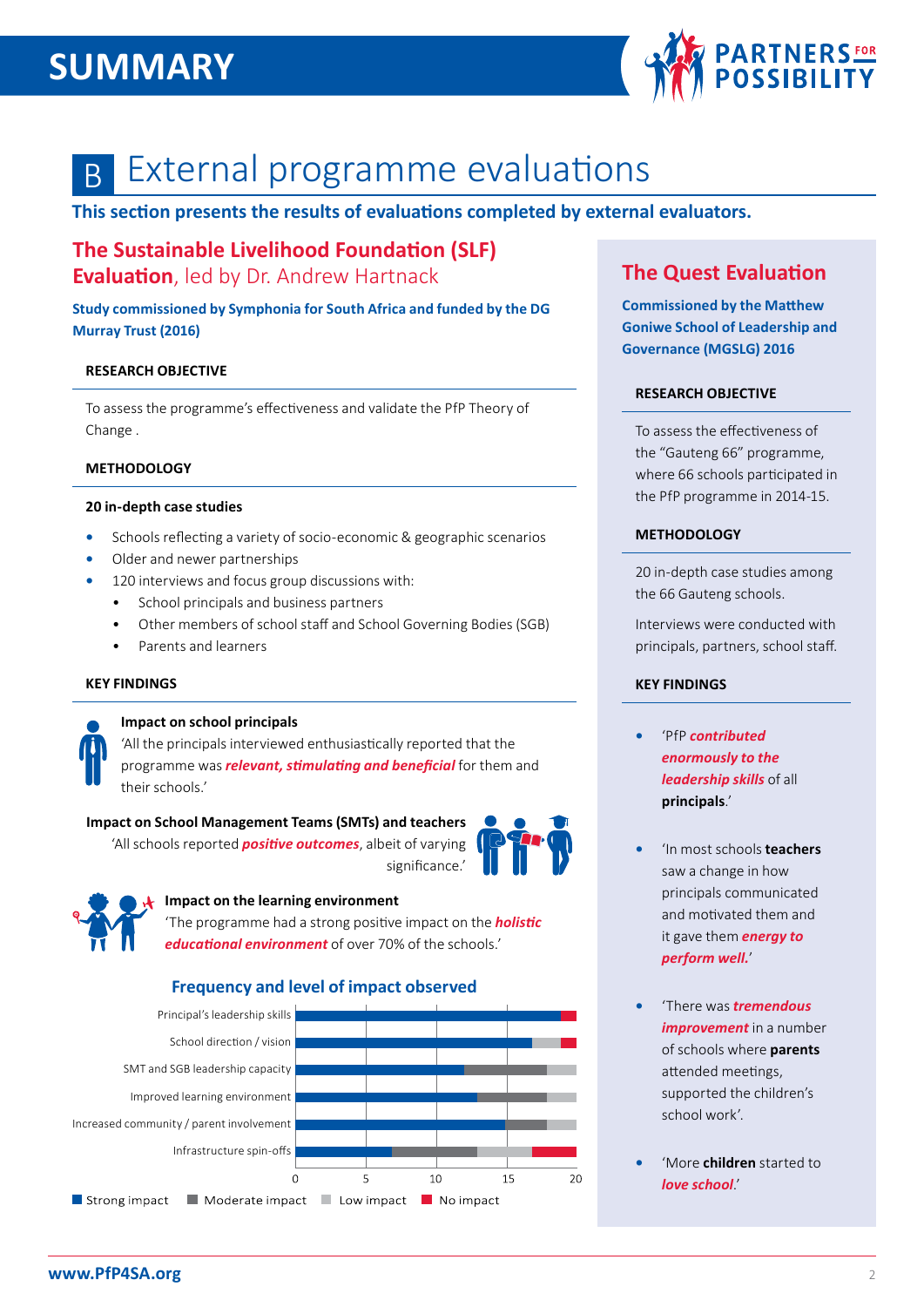

bd

## **The Hout Bay Case Study Evaluation**, led by Cara Hartley from PDG

#### **An Outcome Evaluation of the Partnership for Possibility in Hout Bay High School (November 2017)**

(NB: This study was submitted towards a postgraduate diploma. However, we have chosen to include it in the "Programme Evaluation" category rather than "Academic research" because the methodology used is informed by cutting-edge M&E thinking).

#### **RESEARCH OBJECTIVE**

To shed light on *how* PfP can make a difference in schools in the medium to long-term, by tracing the programme's contribution along each of its intended mechanisms of change, and assessing the role of external factors, all the way to learner-level changes.

#### **METHODOLOGY**

A theory-based outcome evaluation, drawing on concepts and methods from Contribution Analysis.

In-depth data was collected including:

- **•** 14 interviews (principal, business partner, circuit manager, teachers, learners, and outside partners) and 2 group sessions (with SGB and SMT)
- **•** 2 paper-based surveys of learners and teachers
- **•** Secondary data such as: learner enrolment and progression, learner attendance, SGB minutes, Grade 8 baseline test results, NSC results, etc.

#### **KEY FINDINGS**



**The principal** has become *'more confident and assertive'*, and this change could be traced back to: 1) 'the supportive relationship with the partner', 2) 'specific skills and concepts from the PfP workshops' especially with regard to the communication with parents, and 3) improved listening skills which have 'improved his ability to deal with difficult interactions'.

**The SMT** has become a stronger team over time, but 'there is *no conclusive evidence* that PfP played a direct role'



**The teachers** are not yet fully 'engaged and motivated' although PfP appears to have improved teacher punctuality.

**Parent outcomes** *'have improved in a very obvious way'*, and it is clear that the PfP programme and the business partner's inputs have caused this improvement.

Hout Bay High has also benefited from a huge increase in *contributions from individuals, companies and organisations* in the broader 'community' of Hout Bay and beyond. Many of these contributions 'were secured through the efforts and networks of the business partner'.





At **learner level**, *outcomes are quite mixed*. Learners' motivation remains a challenge; absenteeism and dropout rates do not show clear improvement.

The interpretation of learner outcomes is compounded by three external factors: 1) social tension in Hangberg, 2) The poorer quality of intake from the feeder primary school and 3) The opening of a competing high school.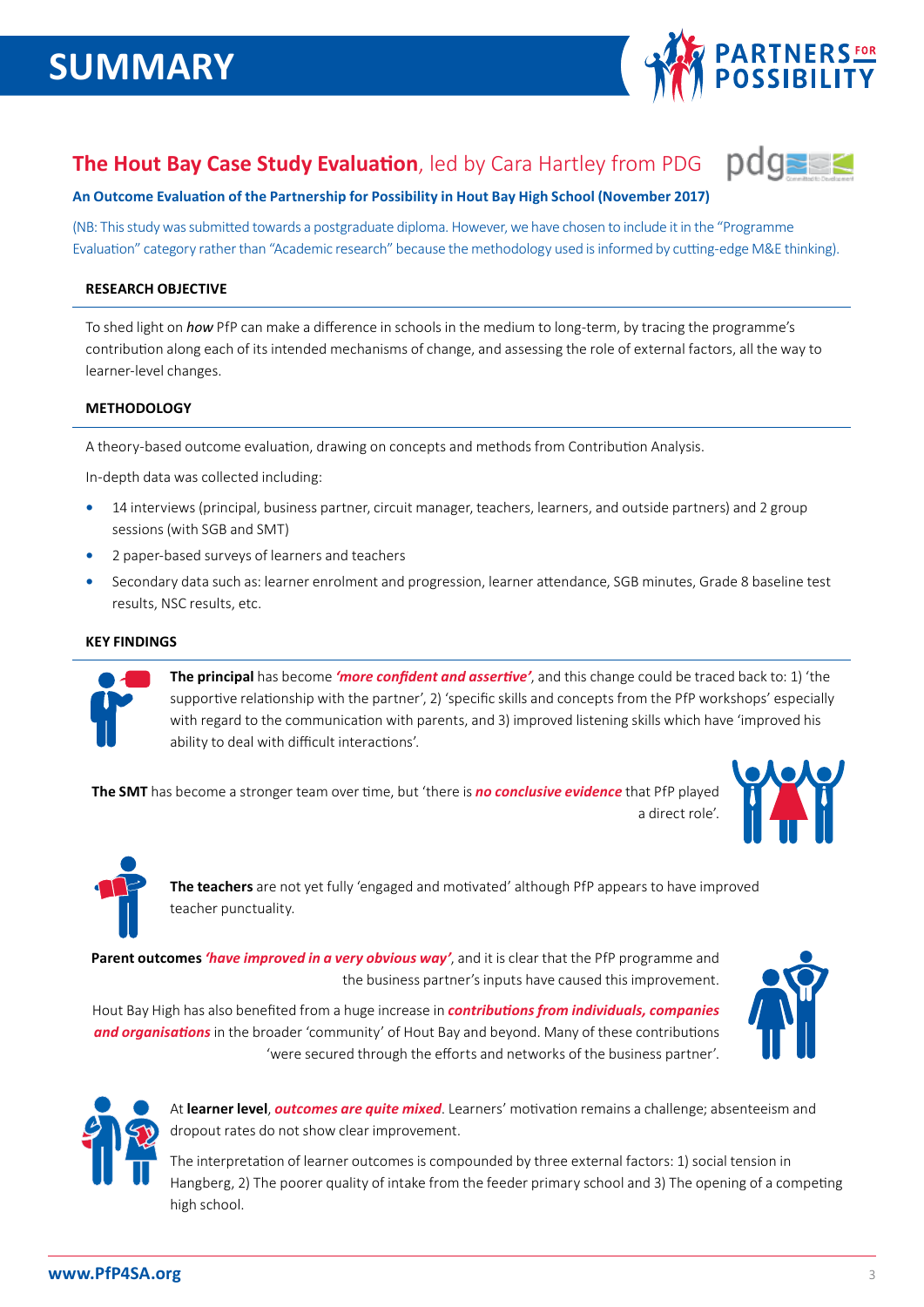# **SUMMARY**



# Academic research

## **Maggie Holtzhausen & Jenny Venter** (UNISA)



**Business Leaders' experience of the PfP programme (phase 1, August 2017)** 

#### **RESEARCH OBJECTIVE**

To evaluate the perceived effect of the PfP programme on business leaders at a qualitative level.

#### **METHODOLOGY**

A qualitative, self-report online survey. 293 business leaders were surveyed and 73 (25%) responded.

#### **KEY FINDINGS**

Business leaders experienced:

- **•** A shift towards a more *collaborative, inclusive and consultative* leadership style
- **•** An emphasis on the importance of *quality relationships*
- **•** A deep appreciation for the *diversity* of people/contexts and the challenges associated with some contexts
- **•** A mind set of curiosity and possibility versus judgement and problems
- **•** A deep sense of personal meaning.

#### **SELECTED SURVEY RESULTS**

Business leaders feel that their participation in the PfP programme...

... enhanced their understanding of the context of our work in South Africa

| 0% | 20% | 40% | 60% | 80% | 100%   |  |
|----|-----|-----|-----|-----|--------|--|
|    |     | 83% |     |     | $13\%$ |  |

Business leaders feel that being part of PfP has improved their ability to...

| influence others in situations where they have no direct control      | 65%        | 21%                                  |  |  |  |  |  |  |
|-----------------------------------------------------------------------|------------|--------------------------------------|--|--|--|--|--|--|
| work across traditional boundaries                                    | 63%        | 30%                                  |  |  |  |  |  |  |
| engage people in a change process                                     | 64%        | 26%                                  |  |  |  |  |  |  |
| Business leaders feel that, because of their PfP experience, they are |            |                                      |  |  |  |  |  |  |
| more aware of how privileged they are                                 | 70%        | 21%                                  |  |  |  |  |  |  |
| a better listener                                                     | 73%        | 16%                                  |  |  |  |  |  |  |
| better equipped to lead a complex and difficult task                  | 22%<br>53% | 19%                                  |  |  |  |  |  |  |
| Agree slightly<br>Do not disagree or agree<br>$\blacksquare$ Agree    |            | Disagree slightly<br><b>Disagree</b> |  |  |  |  |  |  |

#### **ACADEMIC PUBLICATION**

Holtzhausen, M (2017), Creating shared value through a corporate social responsibility initiative focusing on leadership development: *Journal of Contemporary Management* Vol. 14 pp. 759-787.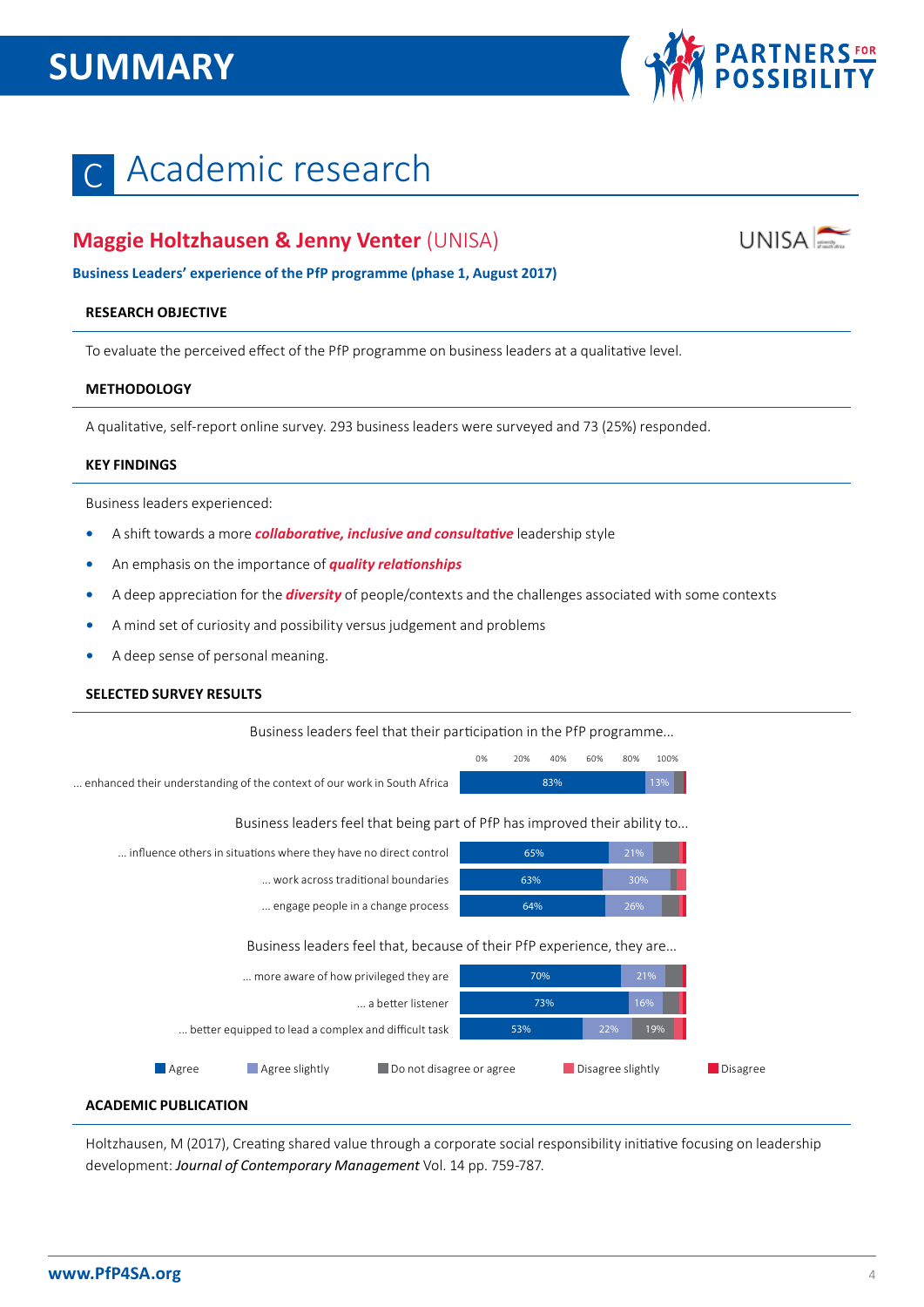## **SUMMARY**



## **Maureen Kirori**

**MA Development Studies WITS University (2017)** 

#### **RESEARCH OBJECTIVE**

To assess how PfP participants experience the PfP programme and the impact it has on them.

Also to assess how social differences affect the partnerships.

#### **METHODOLOGY**

Semi-structured interviews with 22 PfP participants from a mix of older and newer partnerships considered to be strong, moderate and weak.

#### **KEY FINDINGS**

- **•** *All principals experienced leadership growth.* Their schools also benefited in a variety of other ways.
- **•** The most significant and sustainable impacts occur in partnerships that are *transformational*, rather than transactional in character.
- **•** In transformational partnerships the partners pursue a shared vision and combine their knowledge and resources in activities that lead to *changes in thinking and practices*.
- **•** Partnerships that look for quick wins are likely to become *transactional in nature* and not generate lasting impacts.
- **•** Social differences between partners appear to have little impact on them probably because their focus on common goals reduces potential bias.

## **Keresha Naidoo**

**MBA project, UCT/GSB (2015)**



### **Neil Jansen MPhil project, Stellenbosch University (2015)**



#### **RESEARCH OBJECTIVE**

Explore the influence of the PfP programme on primary school principals.

#### **METHODOLOGY**

Semi-structured interviews with 5 school principals,

5 deputy principals and 3 circuit managers.

#### **KEY FINDINGS**

- **•** School principals' experiences of the programme were extremely positive.
- **•** Deputy school principals felt more valued.
- **•** The programme's effectiveness would be improved if PfP and the Department of Education (DoE) contracted formally.

### **RESEARCH OBJECTIVE**

Identify the drivers that motivate business leaders to join the PfP programme, and identify impacts from the programme.

#### **METHODOLOGY**

Semi-structured interviews with 12 PfP business partners, of whom 9 had experienced a successful partnership and 3 had terminated their partnership.

#### **KEY FINDINGS**

- **•** A growing and enriching experience for the business partners;
- **•** Multiple benefits for school principals (increased confidence; exposure to new ways of running an organisation; planning, HR and financial management skills);
- **•** Multiple benefits for the schools (skills transfer to teachers; camaraderie between teachers; better presence of the school in the community; improved literacy levels, etc.)